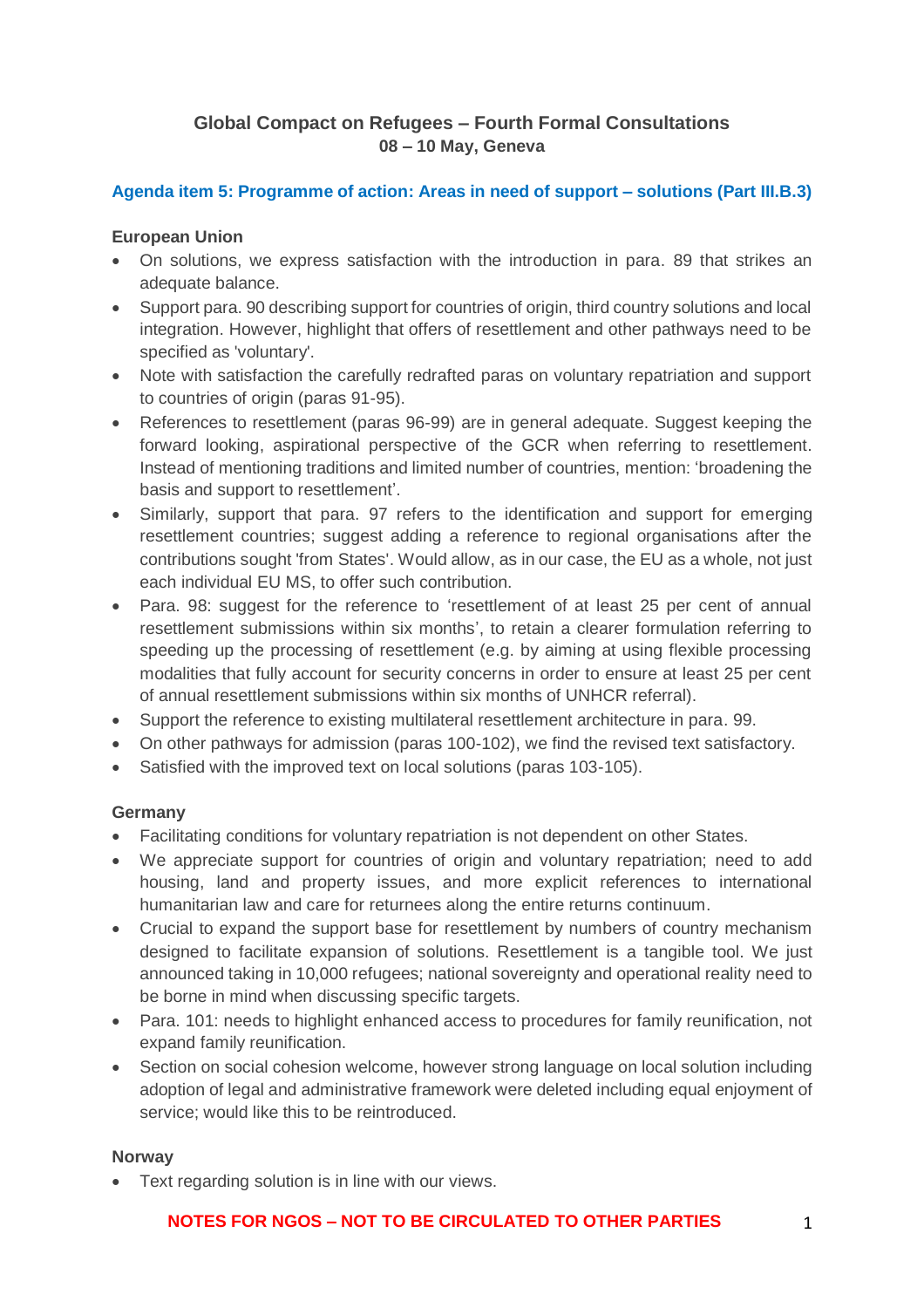- There is a need for more States to contribute with resettlement and complementary pathways; the question is how to achieve this. We support proposals for a three-year strategy; would welcome opportunity to increase and expand solutions and improve international responsibility- and burden-sharing.
- Understand the need for multiyear resettlement pledges, but the problem is we have to work with annual budgets and need to take this into consideration.

#### **Malaysia**

- Appreciate durable solution as primary objective. Welcome clarification and details incorporated on how hosting and origin States could collaborate on various measures to achieve durable solutions, work for peace and security in countries of origin to ensure safe and dignified voluntary returns, and support multi-stakeholder approach in countries of origin upon request to remove obstacles to return and enable favourable condition.
- Conditions for voluntary repatriation in countries of origin should not be seen as a sole priority; mechanism for voluntary repatriation should be discussed with host countries and countries of origin.
- Another key instrument is resettlement: welcome that the GCR seeks a tangible strategy to increase the scope and size of resettlement programmes. Important to see how States can expand this, with special targets for women and girls, and those at risk.
- Will there be technical support for counties willing to resettle? Especially for those in precarious situations is important especially those at risk of being radicalised as well as other forms of manipulation such as trafficking in person.

#### **Ethiopia**

- Appreciate this section. In the context of large movements of refugees, resettlement is a vital tool. We welcome focus on resettlement and traditional solutions, and recommend having specific targets. We also acknowledge security concerns. However, the programme of action should ensure resettlement procedures are done in a predictable, transparent and speedy manner.
- Well-coordinated complementary pathways are needed and must be conducted in close cooperation with host States. Alternative pathways and emerging countries should be supported to ensure programmes are well designed and sufficiently resourced.
- Without prejudice to refugees' right to return, refugee returns must take place only when the situation allows. Returns not subject to political settlement is open to interpretation.
- Regular provision on reliable information with regard to country of origin for voluntary repatriation is very important.

# **Poland**

- Large refugee situations need durable solutions, among which support for countries of origin and voluntary repatriation are key priorities. These must be pursued with broaden engagement with the international community.
- Facilitate returns through targeted development cooperation, supporting removal of obstacles leading to a preferable course of action; welcome expanding text in this area.
- Work toward voluntary repatriation is complementary with other solutions to offer possibility to third countries and countries of origin.
- In broadening the support base of resettlement countries, countries should receive adequate support.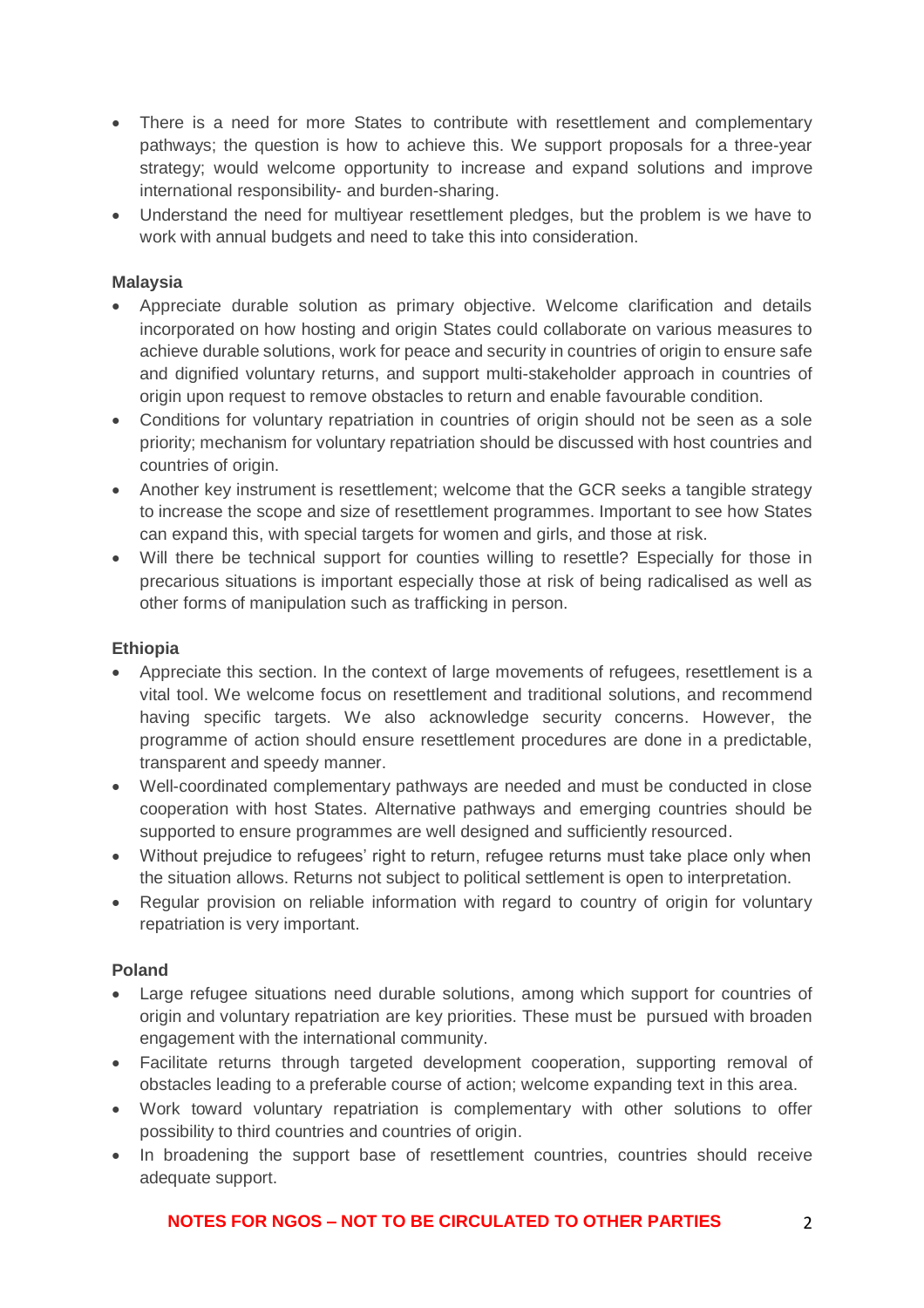• Justified security concerns and social cohesion should be taken into account. Broadening resettlement should in the end be the competence of States and must be always respected.

#### **Russian Federation**

- The most preferred and sustainable solution is voluntary repatriation, and reintegration in their countries of origin. All other solutions should be considered as secondary resort and States should have the right to undertake resettlement on a voluntary basis.
- Main root cause of refugee movements is sustained interference in the internal affairs and countries who have done so must engage more including in resettlement.

#### **Indonesia**

- Importance of durable solutions as well as other complementary pathways. Wish to highlight the need to take into account capacities and therefore proposes to add: 'as well as national laws and regulations', after human rights in para. 103 in line four.
- Encourage focus on elements that are of common concern and avoid reference that do not enjoy universal consensus to guide towards an outcome that is universally accepted.

#### **Canada**

- Welcome focus on solutions; stronger alignment with responsibility-sharing mechanisms and durable solutions, and these mechanisms carry added value.
- Also pleased that this section is gender- and child-sensitive. Stand ready to contribute resources including through the global resettlement sponsorship initiative.
- Building resettlement capacity on scale that will meet annual resettlement targets, while recognising that resettlement is a sovereign decision. Annual resettlement target needs to have capacity development.
- Welcome disaggregated reporting and this will help in measurement of programmes.
- Paras 100-102 refer to complementary and other pathways and should be consistent with the CRRF.

# **Mexico**

- We believe voluntary repatriation is the ideal desired solution, and where this occurs grateful that this be done keeping in mind protection efforts and conflict settlement in order to lead to sustainable voluntary repatriation.
- The local nature poses significant challenges and to achieve this we believe it is necessary to work with UNHCR programmes, with bilateral structures and bearing in mind structures already in place as well as cultural and social dynamics, carried with all stakeholders.

#### **Iran**

- Protection and solutions should be seen as requiring international commitment.
- Para. 89: insert nature of protection and understanding of protection as solution; need to strike a balance between protection and solutions and need to avoid the flawed trend that more protection leads to less solutions.
- Areas unbalanced, distorted, with adverse consequence on durable solutions. Para. 91 on large scale voluntary repatriation only recognises the issue not mentioning host countries.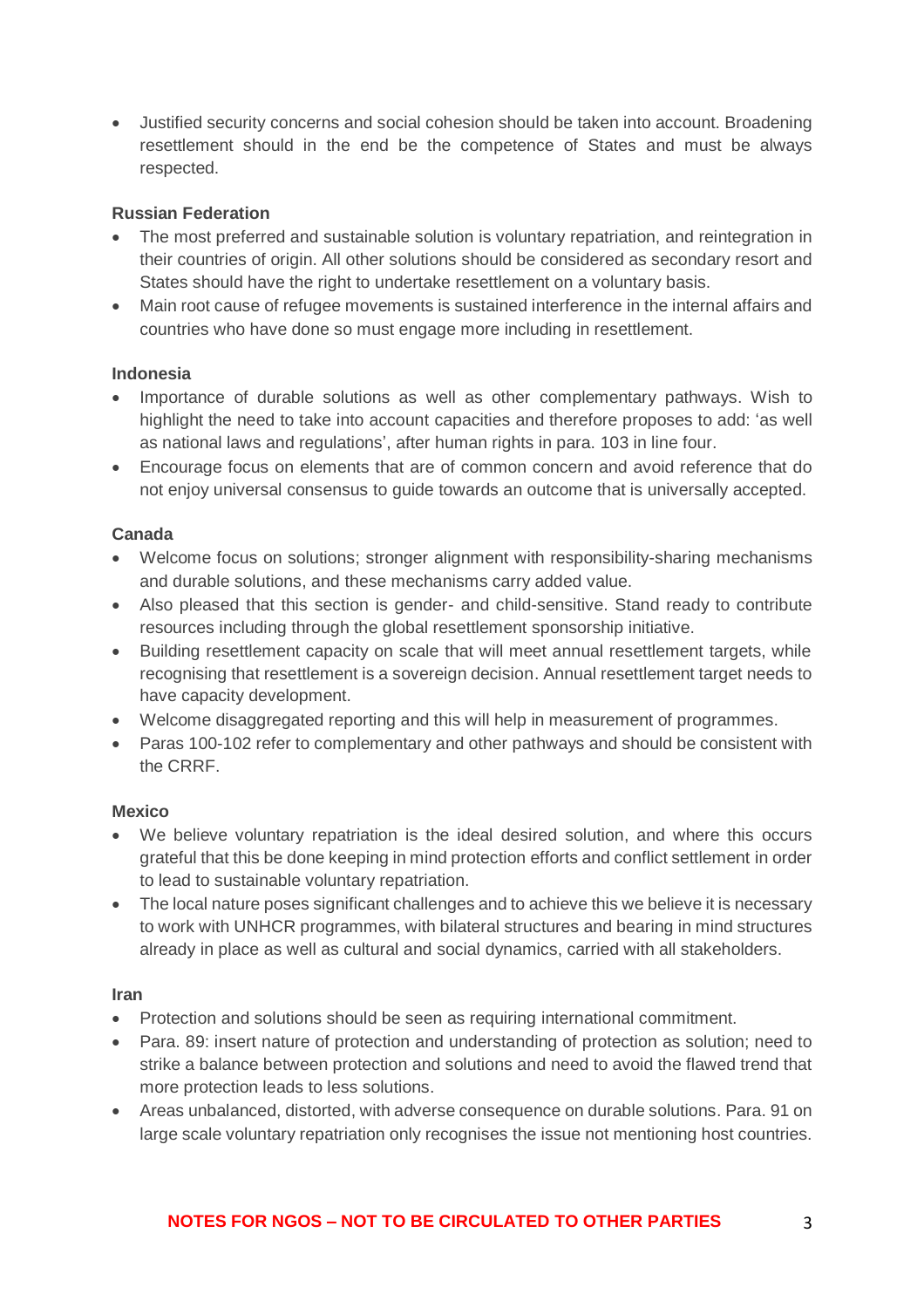• Problem of host countries should be highlighted in the same para. Facilitated voluntary returns and resettlement should be highlighted as well as follow up on this, especially for protracted situation.

#### **Japan**

• Welcome revised version. Appreciate mention of the three-year strategy: Could UNHCR elaborate on its content what the strategy will include?

# **Spain**

- Like to highlight some national points. The new text positive.
- Refer to the value of seeking durable solution, and conditions for voluntary repatriation, and the three durable solutions, we believe are also relevant and we have emphasis on voluntary repatriation; recognise the importance of resettlement in this compact and the fact that it would allow us to broaden the base of States committed to resettlement in line with effort made by UNHCR.
- Other pathways in para 101, we understand para should be not set out an exhaustive list in line with the aim of the text.

# **USA**

- A mix of solutions is needed and critical to increase the three durable solutions and opportunities for other solutions, and the priority must be to address causes of forced displacement in countries of origin to allow for voluntary repatriation in safety and dignity and with full respect of the principle of non-*refoulement*.
- Welcome complementary pathways, developing these with UNHCR. There are good examples to expand burden-sharing; hope more States will develop more pathways.
- Since the beginning of this year, 26,715 people have been accepted for resettlement by the current administration; we encourage others to do more and we support developing a three-year strategy.
- Appreciate language on linkages to existing multilateral initiatives such as the annual tripartite consultations on resettlement and emerging resettlement countries.
- Decisions related to resettlement including who, how and when remain the purview of sovereign States.

# **France**

- Welcome the bolstering of the introductory para. of this section, which distinctly contributes to burden-sharing. Voluntary repatriation is a solution favoured by refugees.
- As recalled by the HC, resettlement is implemented by a limited number of countries, and depends on sovereign decisions; we support a three-year strategy by UNHCR and welcome that efforts will be in line with existing multilateral architecture for resettlement.

# **Denmark**

• Strongly welcome introduction in para. 89. We are pleased that the text recognizes the need to plan for solutions from the outset of emergencies. This has important implications in terms of the need to promote inclusive framework conditions and involve development actors in order to focus on retaining and developing livelihood capacities among refugees from the very beginning. This approach will be of immediate benefit to host communities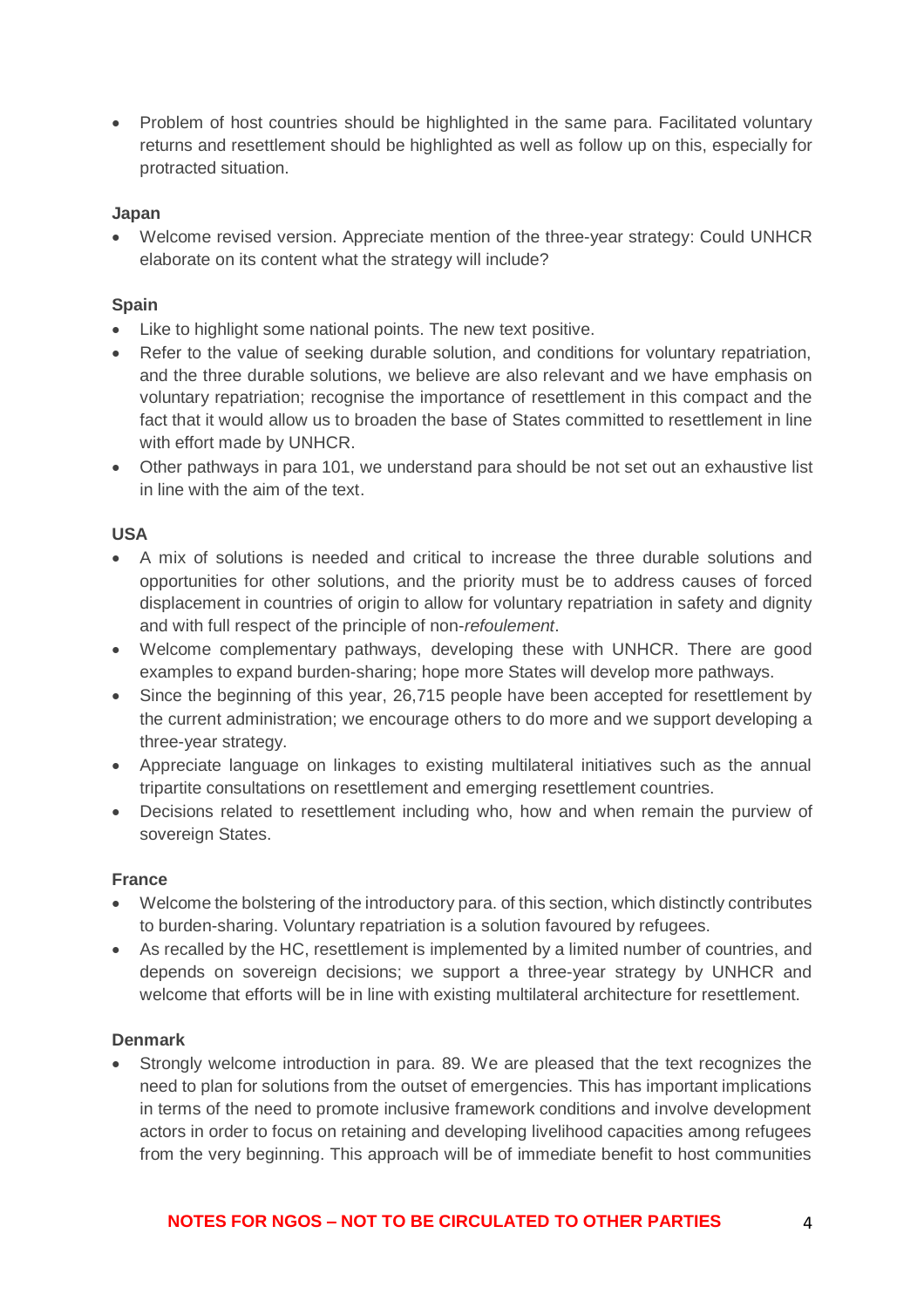and to refugees. It will help ensure refugees eventually will be better able to return voluntarily and reintegrate in their country of origin. This could be reflected in the text.

- We highly appreciate the reference to the need for comprehensive approaches covering political and security cooperation, diplomacy, development, and the promotion of human rights. This underlines the GCR extends beyond a purely humanitarian perspective and that common commitments and outcomes within a multi-stakeholder approach is crucial.
- We also agree with para. 90 that highlights the crucial importance of support for countries of origin to facilitate conditions for voluntary repatriation in safety and dignity. However, at the same time, the GCR should call for States to fully mainstream voluntary repatriation and reintegration across national reconstruction plans instead of this issue being dealt with in isolation. Such an approach would be fully in line with recent experience from largescale repatriation, e.g. in Afghanistan.

# **UK**

- Welcome three-year strategy, enlarging the base of resettlement countries. Useful to better understand plans to deliver, and realise this is a challenging process and we stand ready to support planning work ahead of 2021.
- Need to better identify resettlement countries and need to support them in building on good practices from the Emerging Resettlement Countries Joint Support Mechanism (ERCM). These could be more ambitious and actively build on links; this process needs political momentum, not just funding; important not to put ERCM on hold.
- Twinning projects with roughly equal capacities is welcome, but also with different capacities.

# **Algeria**

- Attach great importance to durable solution as a means of responsibility-sharing; durable solutions go much beyond local solutions and our aim remains voluntary repatriation. Need to prevent further displacement as well.
- Strengthening protection systems must not create pull factors in host countries and not undermine efforts toward durable solutions; need clear indicators in the regard in the GCR.
- Think including ExCom Conclusion 112 as footnote is not doing justice to addressing root cases. Reiterate need to include addressing root causes in para. 91.

# **Brazil**

- Important to refer to laws and policies and practices to align to the highest standards; outsourcing of asylum, detention of asylum seekers pushes people to seek asylum in already overburdened neighbouring States.
- Para. 90: align policies and laws with asylum norms.
- Suggest language on the HC continuing to work with partners to sustain resettlement.
- Para. 97: UNHCR will continue to maintain the level of resettlement pledges.
- Para. 98: discussion of selection criteria for resettlement and other complementary pathways must bear in mind different criteria.

# **Turkey**

• Para. 89, after the first sentence, request to see a clear wording pointing out that 'the most effective way for durable solutions is the elimination of root causes in the countries of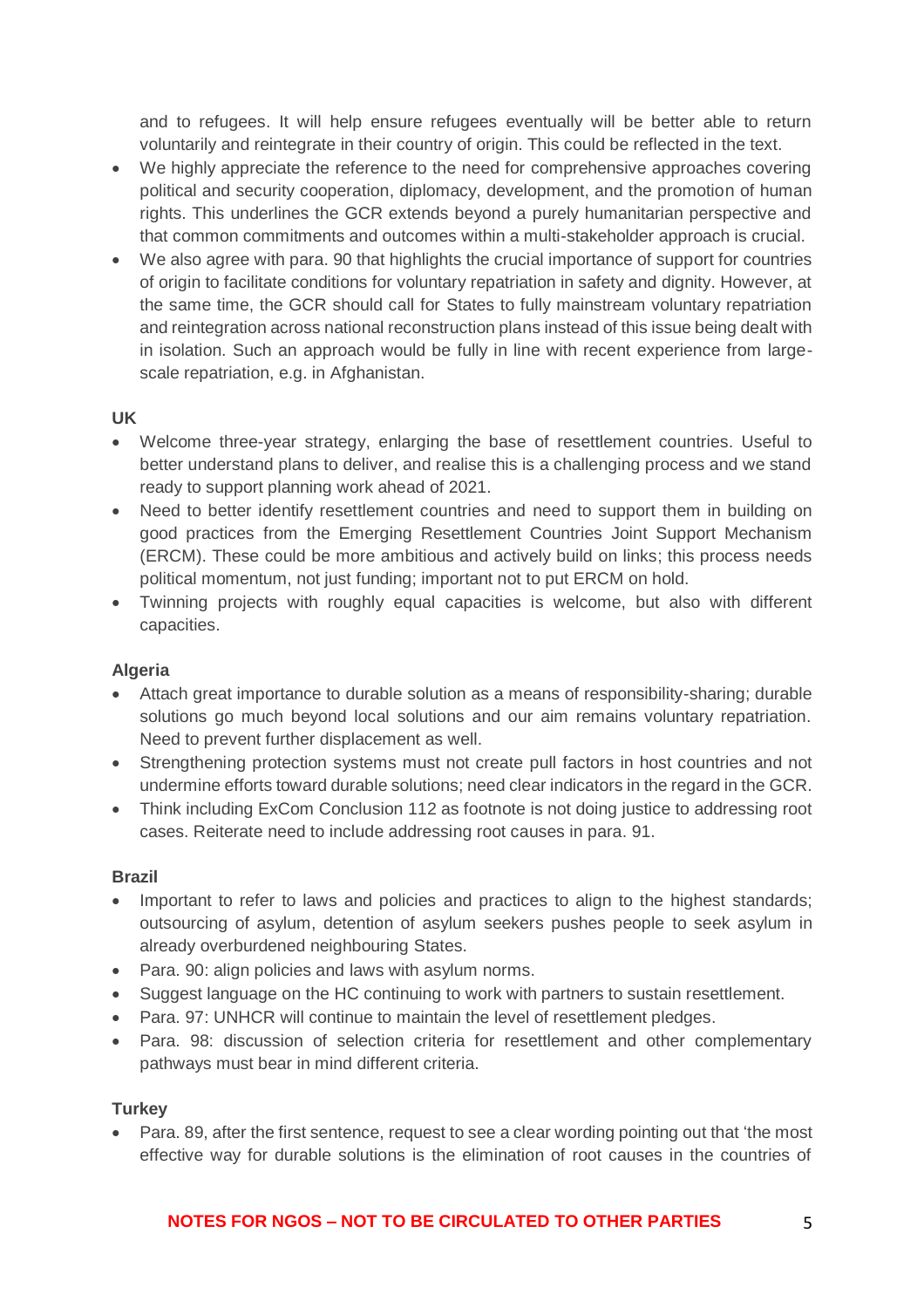origin. This is not only important for facilitating the conditions for voluntary repatriations but also to prevent new crisis from emerging.

- The inclusion of cash assistance in para. 95 is also appropriated as returnees will have to design new lives once they return to their own countries and therefore will still be in need of some kind of assistance.
- On the ultimate aim to achieve durable solutions, we believe that the current options for resettlement and other pathways for admission fall behind their actual potential.
- Continue to believe there is need for stronger call for every single country to take its share from global resettlement according to economic indicators and self-reliance capacity.
- Would also be useful to increase the annual resettlement submission within six months of UNHCR referral above the foreseen 25% target.
- We support the multi-year strategies and schemes in order to enlarge the pool of resettlement countries and the volume of resettled people.
- Although a wide range of parameters in order to be eligible for resettlement are indicated, the UN Vulnerability Criteria is still not mentioned. We attach importance to include such a reference, with the ultimate aim of making resettlement exercise much more functional.
- Furthermore, national authorities should be consulted in determining those refugees to be resettled. Therefore, it is better to add the wording 'refugees identified by national authorities' to an appropriate sentence of the resettlement section.
- We believe that resettlement and other pathways for admission could also be activated in cases where refugees' needs are left unmet due to the overloaded capacity in host countries, particularly in the areas of education and livelihood opportunities.
- We welcome the expansion of the possible tools for support under para. 101 on other pathways for admission. Especially we attach importance to the establishment of simplified procedures to facilitate access to family reunification.
- On local solutions, we reiterate our view that this is solution that is strictly based on the choice of the host country and cannot be seen as an obligation.

# **Australia**

- Good to see shared global responsibility for durable solutions; support focus on expanding the number of countries. Pleased to see language revision clarifying the scope the strategy in para. 97.
- We stand ready to support, and recognise the importance of stabilisation and reconstruction to enable voluntary repatriation. In para. 93, welcome tripartite agreement and support reference to IDPs in para. 95 as good practice.
- We support more flexible language in para. 98 with regard to composition of the resettlement programme and States' right to determine resettlement taking into account socio-economic realities.
- Para. 101: increase private and community sponsorship welcome; request reflecting expanding business and community support as a component in addition to regular resettlement pathways.
- Paras on local integration is good.
- Need to continue support the GCR adding value to the 1951 Convention and strong practical outcome for refugees.

# **Jordan**

• Para. 89: in second sentence, add 'international cooperation' after 'development'.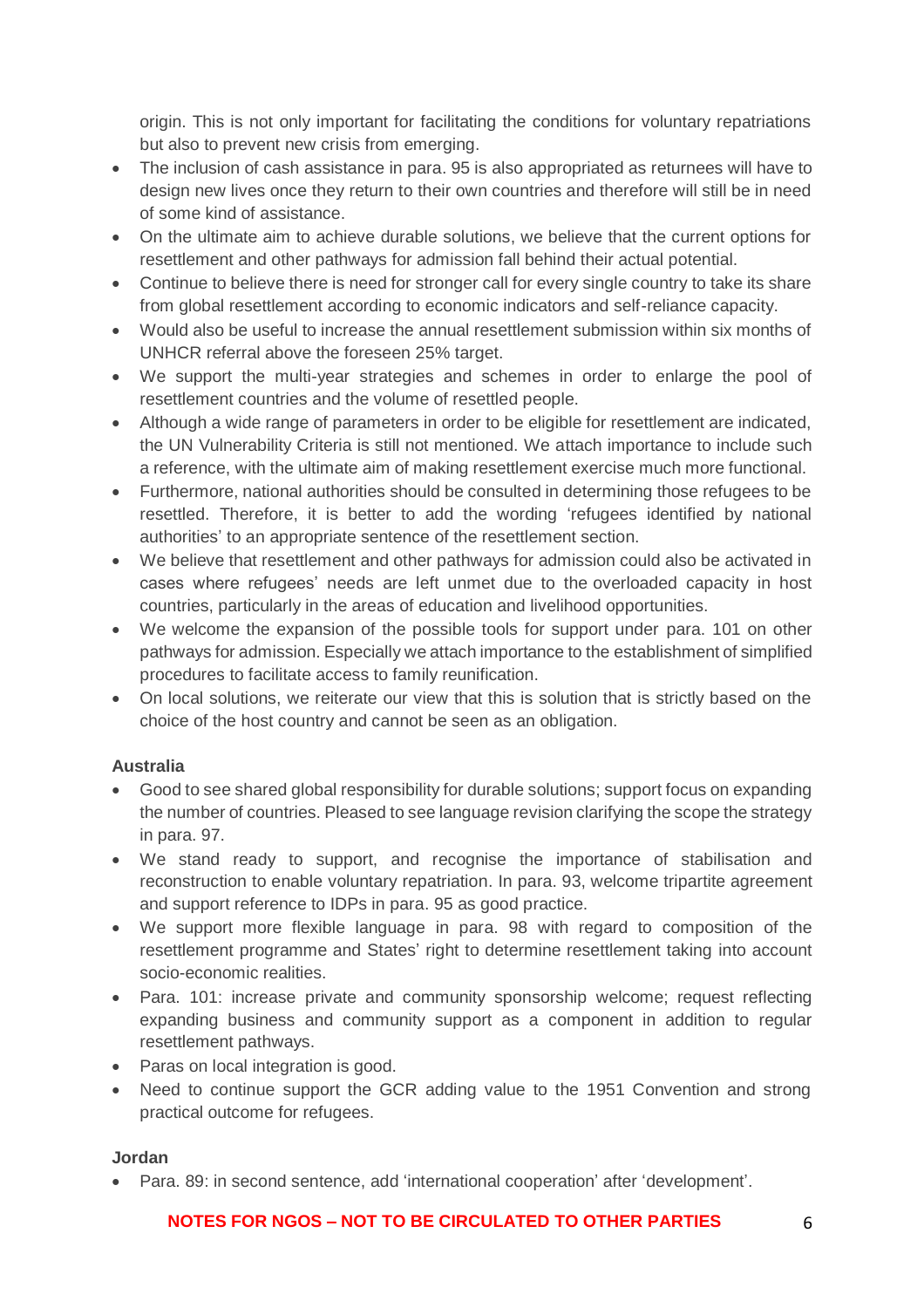- Para. 96: should address and not postpone tangible mechanisms to the year 2021.
- Noting that para. 98 mentions at least 25% of resettlement within six months, request to know what is current status, and how much this translates into. Must fully account for security consideration and refugee concerns.
- Para. 99: resettlement core group must include host country; in paras 103 to 105, local solutions need to be separated from local integration.

# **Thailand**

- Strongly support voluntary repatriation in a safe and dignified manner; two days ago successful returns of displaced people to Myanmar, which had arrived three decades ago. This return was made possible through bilateral framework and supportive of established bilateral consultative platform with each other's comfortable level and these can provide for third party donor countries involvement including UNHCR and IOM.
- Welcome the three-year strategy as well as quotas for emergency urgent cases and established multilateral schemes.
- Reiterate that specific time frame and quotas crucial for real-burden sharing.

#### **New Zealand**

• On resettlement, we support three-year strategy to enlarge the base of resettlement countries; don't know what will be the final outcome, but to relieve pressure on hosts, all avenues should be explored.

#### **Belgium**

• Emphasise strengthening of the text including various paras, especially that on non*refoulemen*t, voluntary and that UNHCR in cooperation with others will devise a three strategy to reach out to countries not already participating in global resettlement efforts.

#### **Italy**

- Appreciate the current articulation of the section as far as resettlement is concerned.
- Welcome alignment under existing multilateral schemes and broaden the base of resettlement countries.
- Appreciate that multiyear schemes in para. 98 will be coordinated with existing resettlement arrangements and other complementary pathways; on family reunification appreciate new language, but recommend reunification mechanisms should be improved rather than expanding the eligibility criteria.

#### **Cuba**

- Most delegations support the three-year strategy. Now as we have said, a concern in para. 94, third point: too detailed referring to small arms and light weapon and security sector reforms; as requested earlier, this reference should be deleted.
- Para. 95, footnote 62: guiding principles on internal displacement refers to a document, which has not been negotiated in an inter-governmental framework, therefore footnote must be deleted. When referring to displacement, refer to 'forced displacement'.

#### **Venezuela**

• Local integration is a sovereign decision and recognise voluntary repatriation as the most reliable and lasting solution and cannot be conditioned on the countries of origin.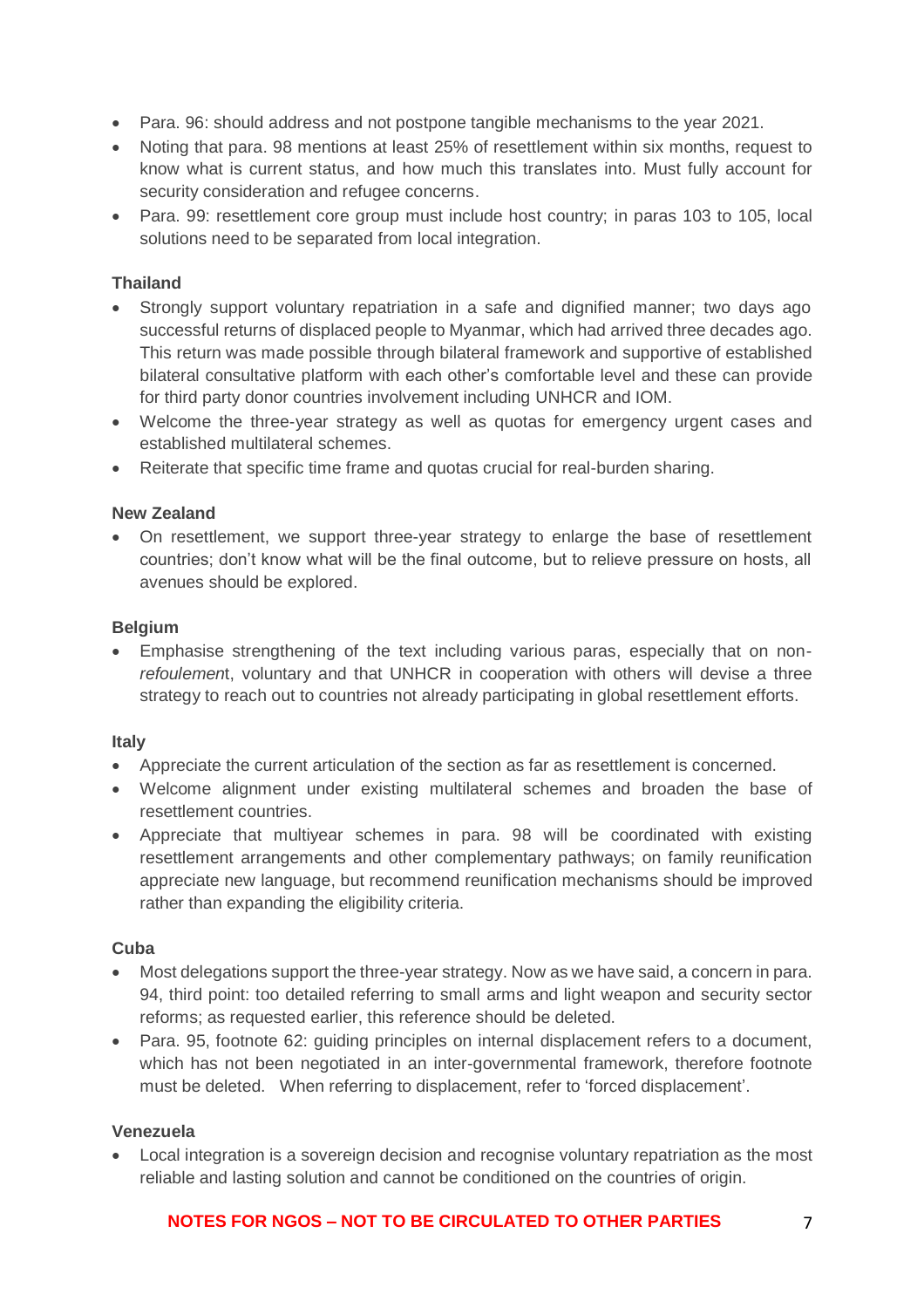- States should provide support in promoting voluntary repatriation and the compact must establish measures that will help countries of origin receive returnees.
- Respect the non-interference principle and refer to the UN Charter and international law in para. 89.
- Request, in the first point in para. 90, for facilitating conditions for voluntary returns, and we request addition in paras 94 and 95; and support the points by delegation of Cuba.

#### **Syria**

- Only cosmetic redrafting and our concerns still remain.
- Para. 89: need clear reference to the UN Charter and international law and reference to protracted displacement should be replaced by 'protracted refugee situation'.
- Upon the request of concerned States, in para. 91, delete 'sustainable' repatriation. Who decides on sustainability: is it UNHCR or donors? Qualifier 'sustainable' must be deleted.
- Para. 92: redrafted text goes beyond the mandate of UNHCR and constitutes interference in internal affairs of countries of origin.
- Paras 94-95, consent of countries of origin for any action and measures crucial. Requirement in para. 94 and in all bullet points in para. 95: these are micro-detailed action, which we consider as indirect conditionality for voluntary repatriation and interference in countries of origin. These are unacceptable. Reiterate that this para goes beyond the mandate of UNHCR and request its deletion.
- Follow-up and key indicators must be developed in UN intergovernmental process that will result in consensus; global refugee forum should be convened at UN headquarters in Geneva or NY so that no Member State is excluded for political reasons. Important to stress that the GCR is meant to help as much as possible to ease the burden on host countries; should there be conditionality directly or indirectly on host countries and countries of origin, this would prolong the refugee status and l be counterproductive.

#### **IOM**

• As UNHCR primary partners on resettlement, we add our voice, and are supportive of resettlement and the increased focus on early identification of durable solutions from the onset of refugee emergencies, which is embedded in the CRRF approach.

#### **NGO statement** on Agenda 5 is available [here.](https://www.icvanetwork.org/system/files/versions/Agenda%20item%205_Fourth%20Formal%20Consultations_ORAL_May2018.pdf)

# **Volker Turk: Closing remark**

- In Germany, a new law passed on new family reunification criteria to include beneficiaries of subsidiary protection. On voluntary repatriation, we will look at the root causes section and will make clear that the text is balanced.
- There is a lot of existing standards we have negotiated in many countries as well as at the ExCom and GA levels including UNHCR mandate in relation to voluntary repatriation. And one of them, ExCom Conclusion 40; if you want, we can present a compilation of various standards in relation to voluntary repatriation if it is helpful.
- On resettlement, there is a clear idea that the three-year strategy is an important one, and gives us all the possibilities to look at national systems and to what extent they are able to contribute or whether they can be expanded. The delegate of Jordan raised this, and at the June Standing Committee, we will give an idea of where we are on resettlement, what can be done, and also on complementary pathways.